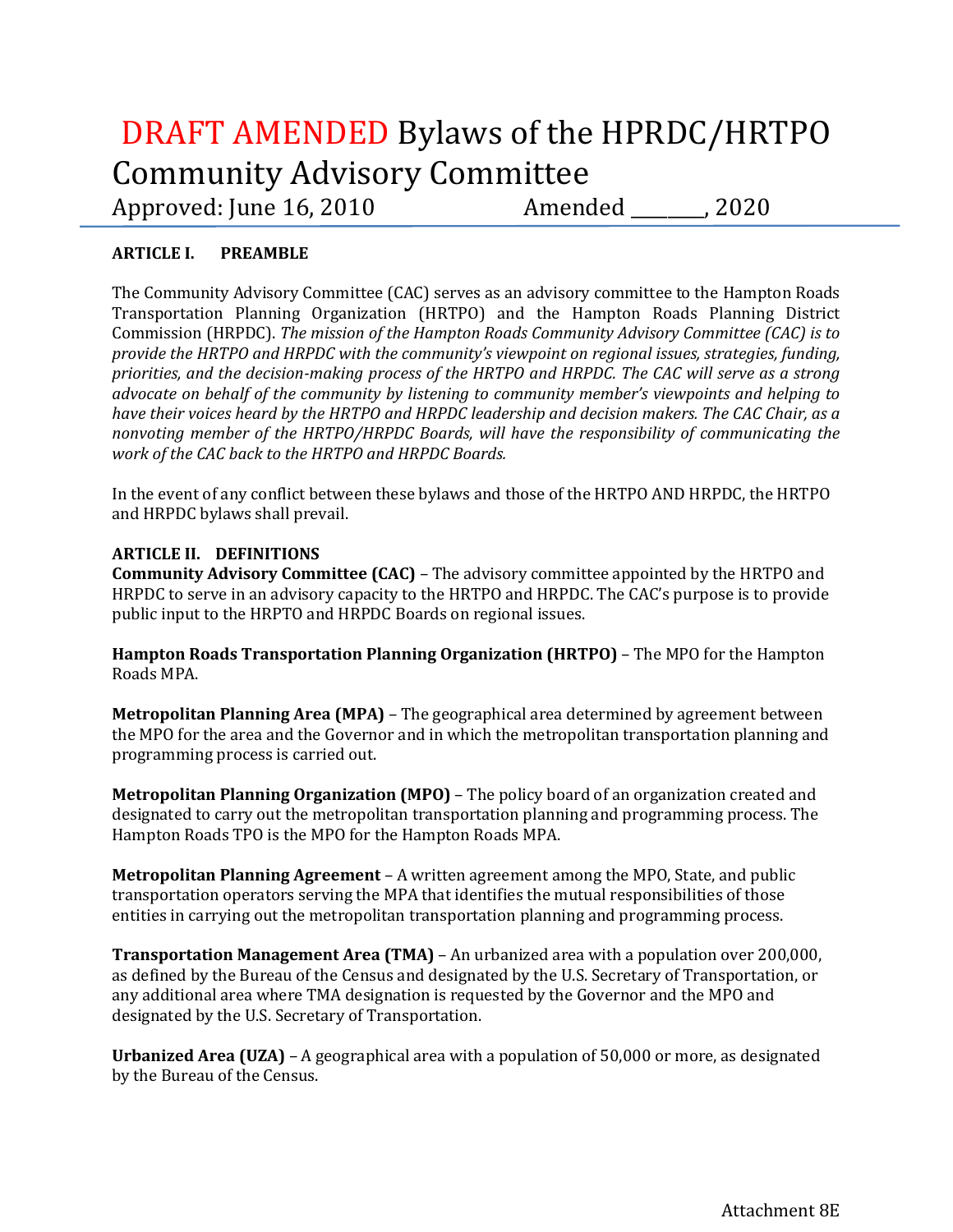**Unified Planning Work Program (UPWP)** – A statement of work identifying the planning priorities and activities to be carried out within the metropolitan planning area. A UPWP includes a description of the planning work and resulting products, and specifies who will perform the work, time frames for completing the work, and the source(s) of funds.

### **Hampton Roads Planning District Commission (HRPDC) – the planning district commission for Hampton Roads**

**Planning District Commission (PDC)** – A political subdivision of the Commonwealth of Virginia chartered under the Regional Cooperation Act by the local governments in the Hampton Roads Region. The purpose of PDCs is to encourage and facilitate local government cooperation and statelocal cooperation in addressing regional problems of greater than local significance.

### **ARTICLE III. MEMBERSHIP**

**3.01 General.** The CAC shall consist of up to thirty (30) members, each of whom shall be a resident of a HRTPO/HRPDC-member locality. Member localities are the Cities of Chesapeake, Franklin, Hampton, Newport News, Norfolk, Poquoson, Portsmouth, Suffolk, Virginia Beach and Williamsburg, the Town of Smithfield and the Counties of Gloucester, Isle of Wight, James City, Southampton, Surry and York.

**3.02. Terms. CAC members shall serve three–year terms** In the event that an appointed member does not complete his or her term, a new CAC member will be appointed the fill that members seat, for a term of three years. No member shall serve more than two successive terms. Should a CAC member miss three consecutive meetings, they will be asked to relinquish their membership and a new representative will be appointed for a term of three years.

No member shall serve more than two consecutive terms with the exception of those members who were serving as of January 10, 2019; those members shall serve no more than three successive terms to provide institutional knowledge and continuity.

## **ARTICLE IV. VOTING**

**4.01 General.** A motion that has been made and seconded may be approved by a majority vote of the members present, provided, however, that a quorum of a majority of the appointed members is present for the vote. If a quorum is not present, then the vote must be delayed until such time as a quorum is present, or the vote may be held at a subsequent meeting at which a quorum is present.

**4.02 Reconsideration.** Any member who voted on the prevailing side may make a motion for reconsideration at the meeting during which the vote was taken. Alternatively, such a member may make a motion to reconsider at the next regularly scheduled meeting, but only if the member informed the Chair and the Executive Director, in writing, within three business days of the publication of the minutes, of the member's intention to make the motion to reconsider. The Executive Director shall provide a copy of any such written notice to all CAC members. A motion to reconsider cannot be renewed if it has been voted on and defeated, except by unanimous consent of those present at the meeting.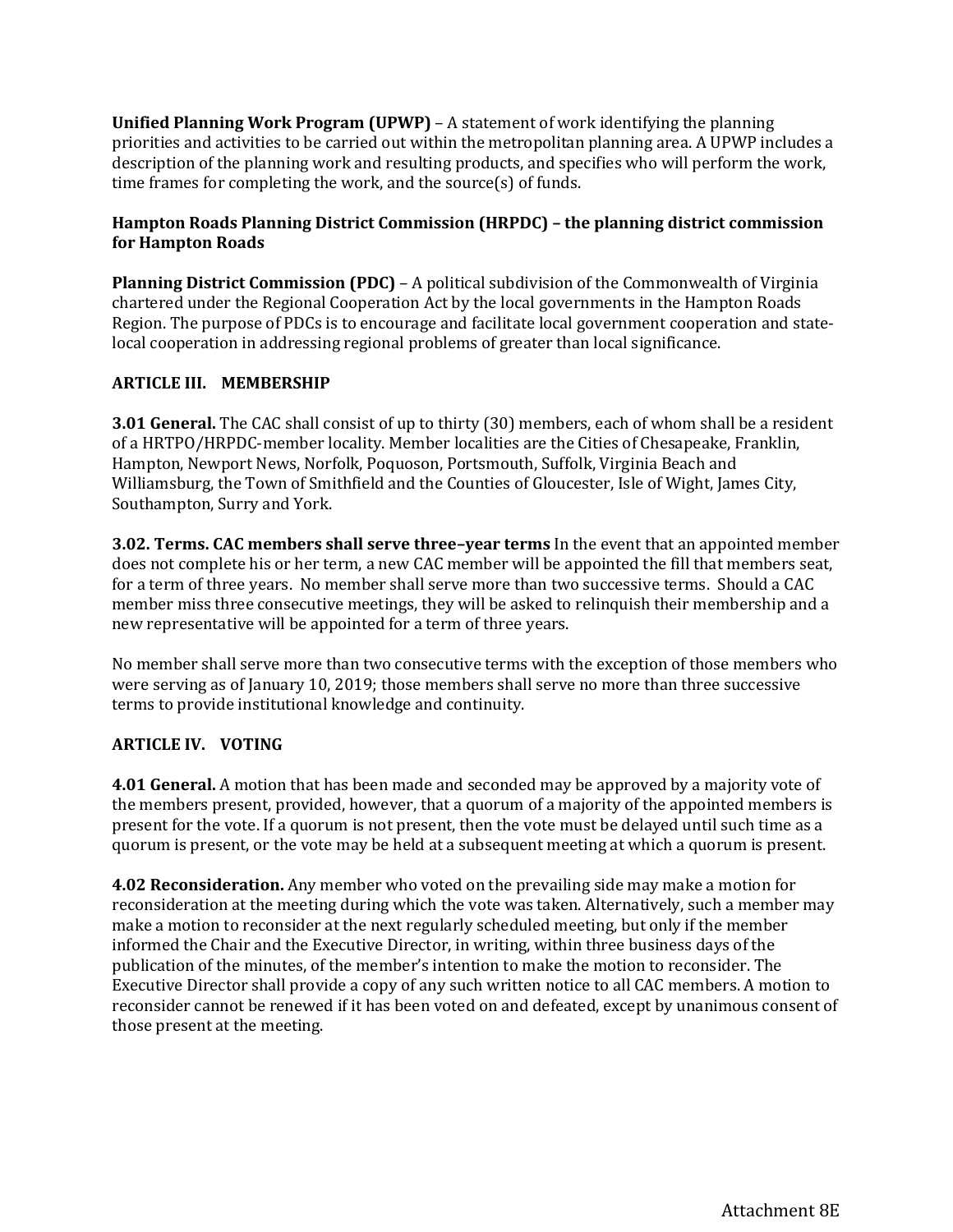## **ARTICLE V. MEETINGS**

**5.01 Regular Meetings.** Regular meetings of the CAC shall be held at minimum six times a year , at 12:00 p.m. on the second Thursday of the month the meeting will be occurring. Meetings shall be held in the Regional Building in Chesapeake. The CAC may change the date, time or location of any regular meeting at any prior meeting and may adjourn any meeting from time-to-time.

**5.02 Special Meetings.** Special meetings of the CAC may be called by the Chair at the Chair's discretion upon five (5) business days' notice to all members, of the time, place and purpose of the special meeting. In accordance with the provisions of the Virginia Freedom of Information Act, public notice of special meetings shall be given contemporaneously with the notice provided to CAC members (ref.: Va. Code § 2.2-3707). The contents of the notice and the locations for notice placement shall be as set forth below in subsection 5.04.

**5.03 Quorum.** A majority of the appointed members of the CAC shall constitute a quorum for the transaction of business.

**5.04 Notices.** Public notice of each regular CAC or subcommittee meeting shall be given not less than three (3) business days prior to the date of such meeting, in accordance with the provisions of the Virginia Freedom of Information Act (ref.: Va. Code § 2.2-3707). Such notice shall provide the date, time, and location of the meeting and shall be posted in both the reception area of the Regional Building in Chesapeake and the administrative offices of the Hampton Roads Planning District Commission. Notice also shall be posted on the HRTPO and HRPDC web sites and, if feasible, in the HRPDC/HRTPO newsletter. Staff is also charged on an on-going basis with improving and further disseminating notice of meetings in order to encourage and facilitate public participation.

**5.05 Meetings Open to the Public.** In accordance with the provisions of the Virginia Freedom of Information Act (the "Act"), all meetings of the CAC or any subcommittees established by the CAC shall be open to the public unless lawfully convened into a closed session in accordance with the Act (ref.: Va. Code §§ 2.2-3707 and 2.2-3712). No meeting during which CAC or HRTPO/HRPDC business is discussed shall be conducted through telephonic or electronic means where the members are not physically assembled. In accordance with the Act, a "meeting" is any gathering of three or more members of the CAC or any CAC-appointed subcommittee (unless the subcommittee has only three members, in which case the gathering of two members shall constitute a "meeting") (ref.: Va. Code § 2.2-3701).

**5.06 Public Comment.** Time shall be allotted for public comment at CAC meetings. Any person desiring to address the CAC shall register prior to the opening of the meeting. The time limit for speakers is five (5) minutes per person. The Executive Director of the HRTPO/HRPDC shall assign a staff member to keep time for each speaker. Time cannot be pooled or assigned to any person other than the person who registered to speak. A member of the public may submit written comments or other materials to the HRTPO/HRPDC for distribution to the CAC.

**5.07 Minutes and Materials Furnished to Members.** Minutes shall be recorded at all open meetings, and at least one copy of all agenda packets and all materials furnished to members of the CAC shall be made available for public inspection at the same time such documents are furnished to members of the CAC, and, when feasible, shall be posted on the HRTPO and HRPDC websites prior to the meeting (ref.: Va. Code § 2.2-3707). Minutes shall include a record of any votes taken.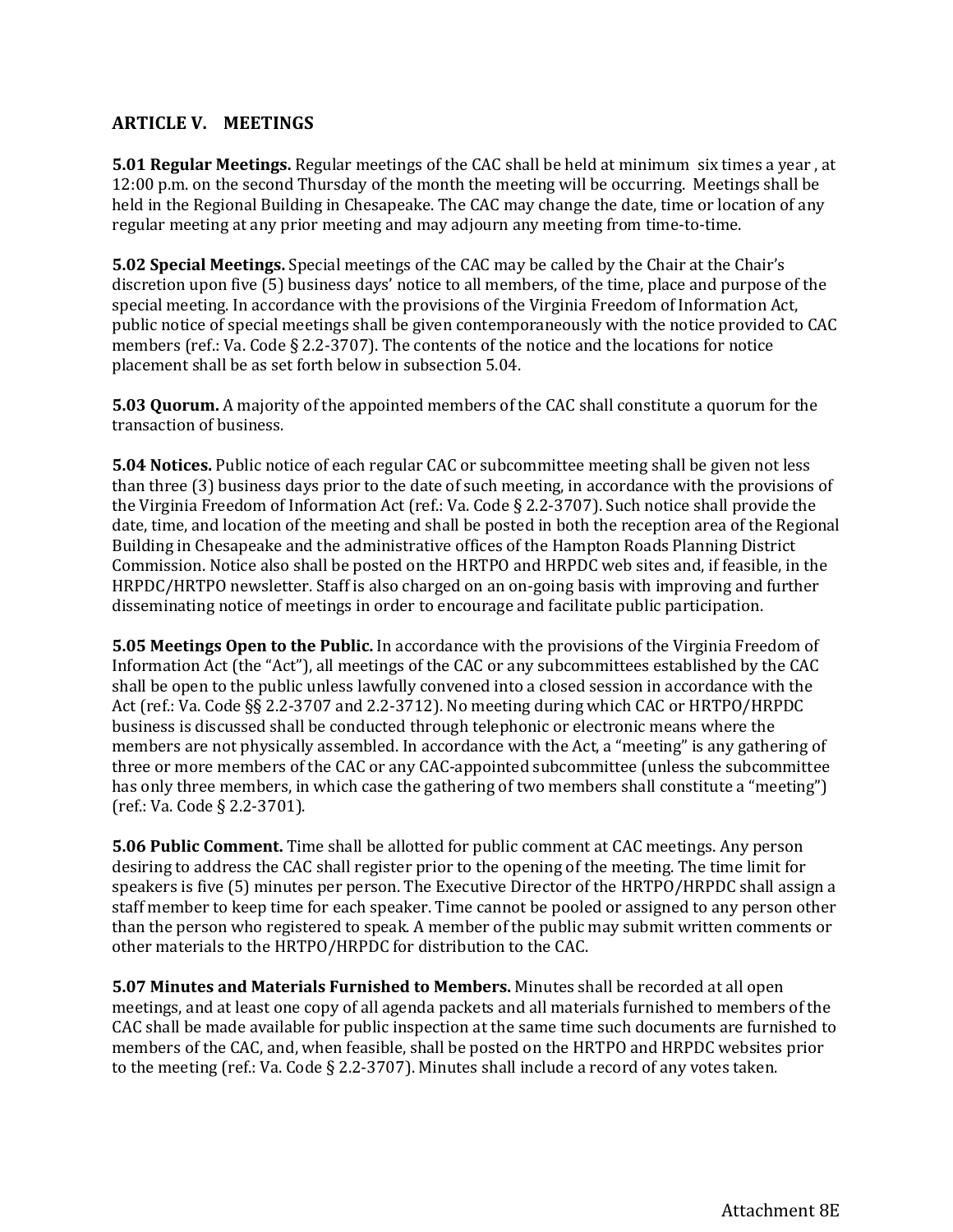#### **ARTICLE VI. OFFICERS AND DUTIES**

6.01 Officers. The officers of the CAC shall consist of a Chair and Vice-Chair.

6.02 Chair. HRTPO / HRPDC staff will recommend a member of CAC to the HRTPO and HRPDC Boards to be appointed as CAC Chair for the duration of their term. The Chair shall preside at all meetings of the CAC at which the Chair is present, and shall vote as any other CAC member. The Chair shall have all of the powers and duties customarily pertaining to the office of Chair and shall sign official documents of the CAC and perform such further duties as may be assigned to the Chair by the HRTPO and HRPDC Boards.

6.03 Vice-Chair. The Vice-Chair shall be a CAC member and, in the event of the absence of the Chair, or of the Chair's inability to perform any of the duties of the office of the Chair or to exercise any of the Chair's powers, shall perform such duties and possess such powers as are conferred upon the Chair until such time as the Chair's inability to perform has ceased or a new Chair is appointed by the HRTPO and HRPDC Chairs. The Vice-Chair shall perform such other duties as may from time-totime be assigned to the Vice-Chair by the CAC Chair, the HRTPO/HRPDC Chairs, or the HRTPO and HRPDC Boards. The Vice-Chair shall be elected by the CAC members, and the Vice-Chair's term of office shall coincide with that of the current Chair, provided the Vice-Chair's term shall end notwithstanding the foregoing on the expiration of the Vice-Chair's term as a member of the CAC.

#### **ARTICLE VII. SUBCOMMITTEES**

7.01 Subcommittees. The CAC Chair may create standing or ad hoc subcommittees from time to time as circumstances warrant. Only CAC members may serve on subcommittees, and the CAC Chair shall appoint the members who serve on the subcommittees.

7.02 Subcommittee Meetings. The meetings of any standing or ad hoc subcommittee shall be open to the public as described in subsection 5.05, and public notice of such meetings shall be provided as described in subsection 5.04.

#### **ARTICLE VIII. STAFF**

8.01 Executive Director/Secretary --The Executive Director of the HRTPO/HRPDC shall provide staff support to the CAC and will plan, organize and direct the activities of the staff in support of the mission and the directions of the HRTPO and HRPDC Boards.

The Office of Community Affairs and Civil Rights (OCACR). The OCACR shall provide administrative and staff support to the CAC and will prepare agendas, minutes and presentations and other related materials.

### **ARTICLE IX. PROCEDURES**

**9.01 Parliamentary Procedure.** Except as otherwise provided in these rules, the most recent edition of *Roberts – Rules of Order*, shall be used to conduct all meetings of the HRTPO/HRPDC and its subcommittees.

**9.02 Governmental Agency and Public Body.** The CAC is an "advisory agency," as that term is used in the State and Local Government Conflict of Interests Act, and it is a "public body," as that term is used in both the Virginia Freedom of Information Act and the Virginia Public Procurement